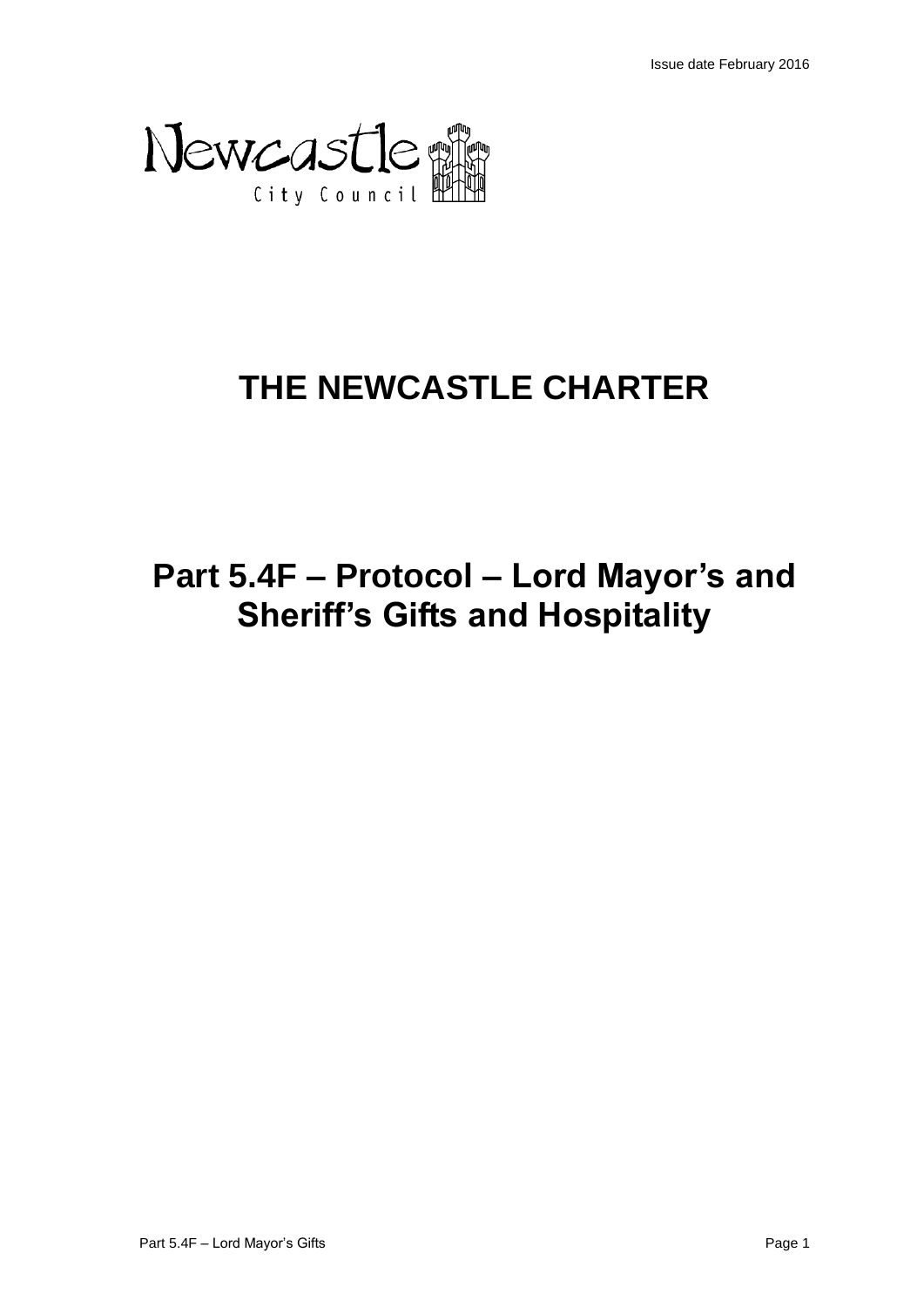# **Notes:-**

**This constitutes a local protocol and is not part of the Code of Conduct for Members under the Localism Act 2011.**

The purpose of this protocol is to provide supplementary guidance to the Lord Mayor and to the Deputy Lord Mayor and Sheriff in respect of gifts and hospitality.

# **Authorisation**

This was approved by the former Standards and Audit Committee on 24 October 2003. Minor changes were made in 2008 to reflect the revised Members' Code of Conduct.

Further changes have been made in 2012 to reflect the new Members' Code of Conduct.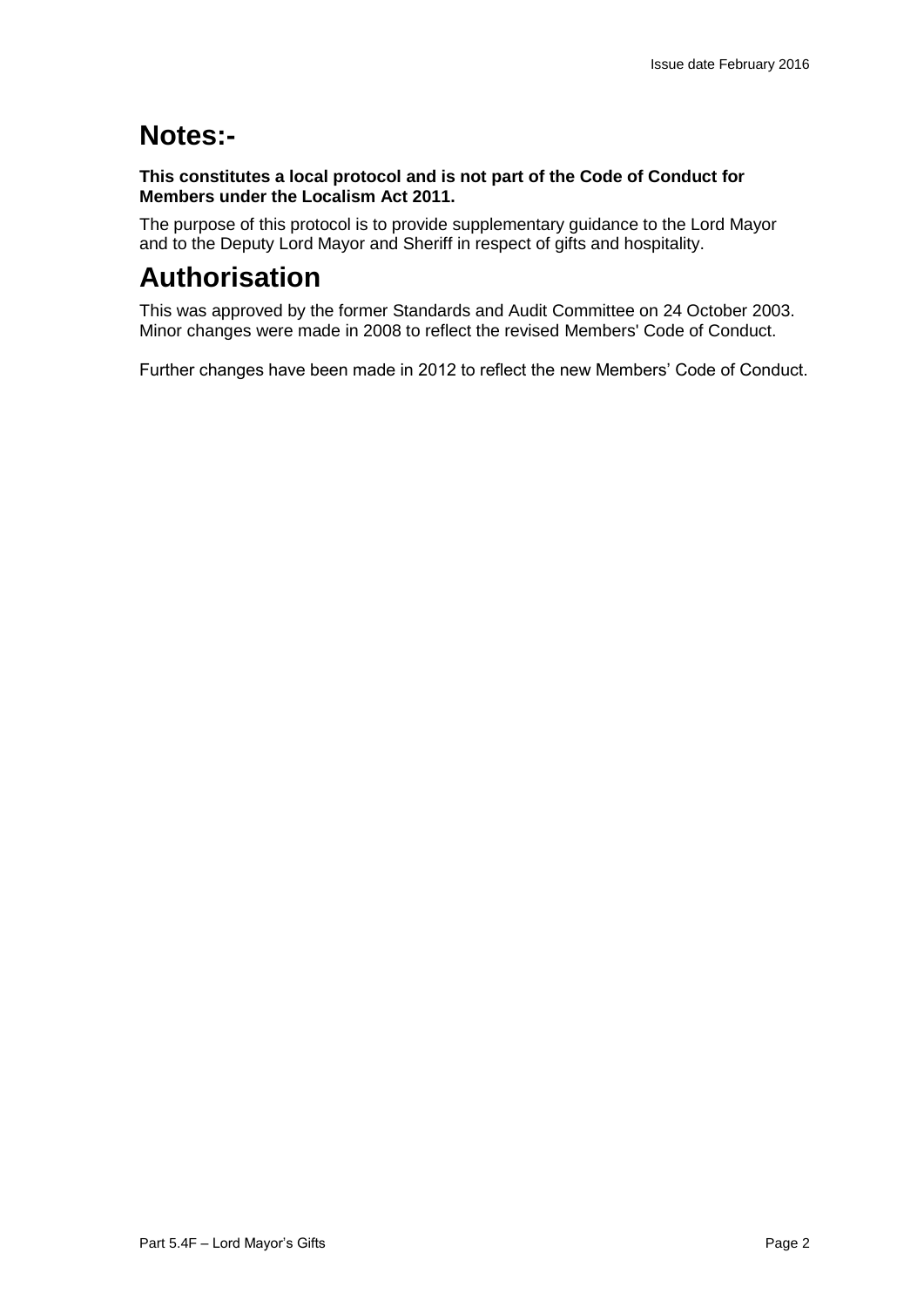## **PROTOCOL – LORD MAYOR'S AND SHERIFF'S GIFTS AND HOSPITALITY**

### **Introduction**

The Lord Mayor and the Sheriff will receive many gifts and invitations of hospitality whilst in office. The Lord Mayor and the Sheriff may also present Civic gifts and arrange for civic hospitality during the year of office.

The purpose of this protocol is to provide guidance with regard to those gifts and hospitality. It does not aim to be comprehensive, but is intended to offer guidance on issues which often arise.

### **A. Declaration of gifts and hospitality**

The Lord Mayor and the Sheriff must declare **all** gifts and hospitality received or declined.

This requirement goes beyond what is required under the Code of Conduct for Members which says that all receipts or offers of gifts or hospitality worth more than £50 must be notified to the Service Manager Democratic Services on behalf of the Monitoring Officer who will record the fact.

The Lord Mayor and the Sheriff are personally responsible for complying with the Code of Conduct for Members but inclusion of gifts and hospitality in the lists maintained under this Protocol shall be sufficient to comply with the Code of Conduct.

## **B Gifts/Hospitality Received (or declined)**

1. Types of gifts

There are three types of gifts which may be received by (or offered to) the Lord Mayor or the Sheriff:

- i. A gift to the Council.
- ii A gift to the City.
- iii. A personal gift to the Lord Mayor/Sheriff.
- 2. Definitions of the types of gifts
- i. "A gift to the Council" a gift received during an official engagement or duty, or in connection with the official role or duties of the Lord Mayor/Sheriff.
- ii. "A gift to the City" a gift given to the Lord Mayor/Sheriff for the benefit of the City or its citizens.

NOTE: The difference between a gift to the Council and a gift to the City really depends on the intention of the donor. Gifts to the City are quite rare, a recent example being a valuable leatherbound book from the Queen's artist, the late Mr James Alder, which has been placed in a museum.

Recent gifts to the Council have included a statue from the Mayor of Gdansk, a handpainted picture from the University of Cairo, and a decanter from the Glasgow Phoenix Choir.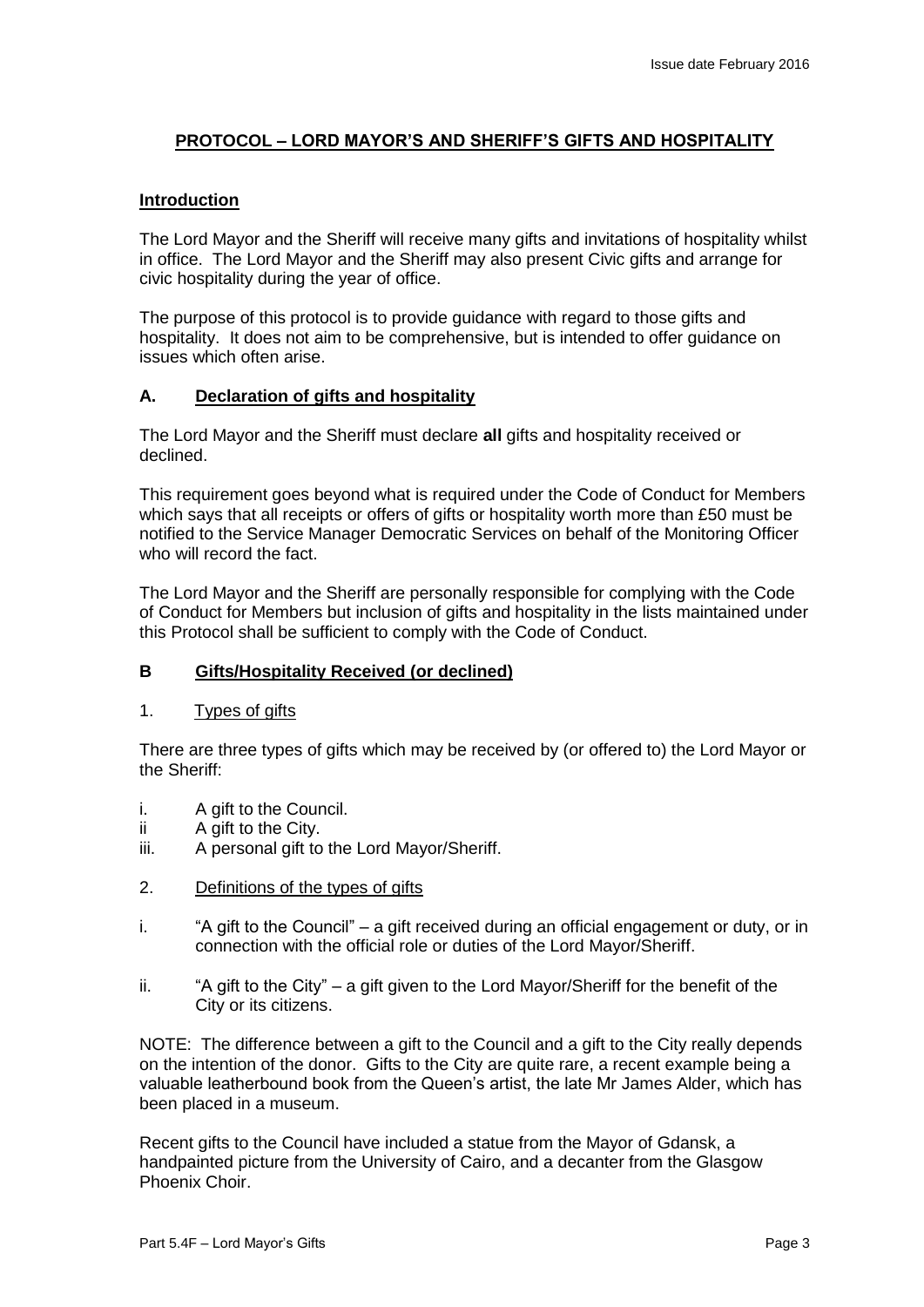iii. "Personal gifts " – gifts of less than  $£25$  value, including small personal gifts such as a tie, scarf, cufflinks or diary. This category will also include modest prizes from raffles and tombolas etc.

The Professional Assistant to the Lord Mayor will advise in the case of any doubt as to whether an item falls within this category.

To avoid uncertainty, wherever possible, the Lord Mayor's Office will clarify before a visit or function whether any gift is to be for the Council, for the City, or for the Lord Mayor/Sheriff.

- 3. List of gifts
- i. A list of all gifts received or declined by the Lord Mayor/Sheriff will be maintained by the Professional Assistant to the Lord Mayor on behalf of the Lord Mayor and the Sheriff.
- ii. The list will record the following details: the nature of gift, who the gift was given/offered by, when the gift was given/declined, the value or estimated value of the gift (where an estimate can be reasonably made) and whether it was a gift to the Council, a gift to the City, or a personal gift to the Lord Mayor/Sheriff.
- iii. The list of gifts will be kept in the Lord Mayor's office and then transferred to the personal file in the Service Manager Democratic Services office once the Lord Mayor/Sheriff's year of office has ended.
- iv. The list of gifts will be open to public inspection and will also be available via the City Council's website at the end of the Lord Mayor/Sheriff's year of office.
- 4. What is to happen to gifts?
- i. Gifts to the Council/gifts to the City: these are to be retained for display at the Civic Centre. (They may be displayed in cabinets in the Customer Service Centre and possibly at reception points). Such gifts may also be displayed at other Council buildings.
- ii. Personal gifts to the Lord Mayor/Sheriff: these are for the personal use of the Lord Mayor/Sheriff.
- 5. What may the Lord Mayor/Sheriff do with personal gifts?

The following options are available to the Lord Mayor/Sheriff:

- i. The Lord Mayor/Sheriff may keep the gift.
- ii. The Lord Mayor/Sheriff may give the gift to a member of his or her family.
- iii. The Lord Mayor/Sheriff may donate the gift to charity.
- iv. The Lord Mayor/Sheriff may dispose of the gift with the proceeds being held in the Lord Mayor's charity account.